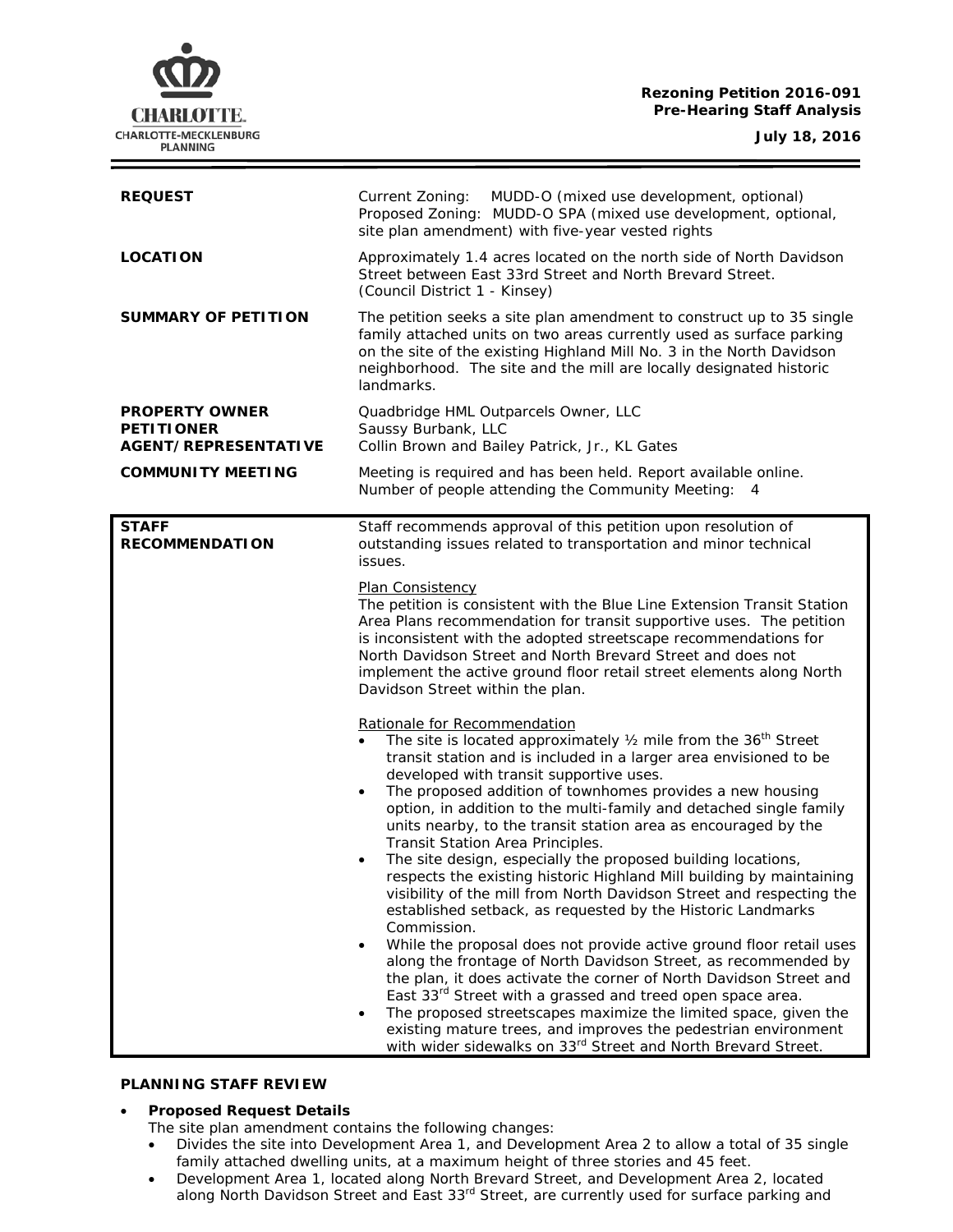grassed area.

- Provides an open space area up to 2,500 square feet in Development Area 2 at the corner of North Davidson Street and 33rd Street with improvements to include hardscape, landscaping, seating, bicycle racks and public art as depicted on the conceptual rendering.
- The architectural design and exterior elements of the townhomes to be developed on the site shall be substantially similar to the conceptual renderings submitted with the rezoning.
- Optional Provisions:
	- Relief from the standard streetscape requirements to allow a sixteen-foot minimum setback measured from the existing back-of-curb instead of the future back-of-curb, in order to maintain the mature oak trees, existing planting strip and eight-foot wide sidewalk along the site's 33rd Street frontage.
	- Deviation from the standard streetscape requirements to allow the elimination of the bicycle lanes on Brevard Street.
	- Deviation to allow a 33-foot setback, as requested by the Historic Landmarks Commission, instead of a 20-foot setback on North Davidson Street in order to provide a view corridor to the historic mill building.
	- Relief from the standard ordinance requirements for active ground floor retail street requirements on North Davidson due to the requested 33-foot setback.

#### • **Existing Zoning and Land Use**

- The subject property is part of 9.22 acres rezoned to MUDD-O (mixed use development, optional) via Petition 2001-37 to allow the reuse of Highland Mill No. 3. The approved rezoning allowed a mixed use development consisting of 220,400 square feet of office, 10,000 square feet of retail and 50 residential units within the existing Highland Mill No 3. Building.
- A subsequent administrative approval granted in October 2001 modified the approved development rights to allow 10,000 square feet of retail/office and 220 residential units.
- The rezoning site, composed of Development Area 1 and Development Area 2, is currently used as parking and grassed area serving the larger 9.22 acres developed with multi-family, office, and retail uses within the restored Highland Mill No. 3.
- North of the rezoning site are the Yards at NoDa multi-family apartment complex, vacant land, and industrial/warehouse uses zoned MUDD(CD) (mixed use development, conditional), TOD-M(O) (transit oriented development – mixed-use, optional), and I-2 (general industrial).
- East, south, and west are single family and multi-family residential communities, office, retail uses, a YMCA and mixed use developments zoned R-5 (single family residential), R-8(CD) (single family residential, conditional), NS (neighborhood services), O-1(CD) (office, conditional), MUDD-O (mixed use development, optional), TOD-M (transit oriented development – mixed-use), TOD-M(O) (transit oriented development – mixed-use, optional), and TOD-R (transit oriented development – residential).
- See "Rezoning Map" for existing zoning in the area.

### • **Rezoning History in Area**

There have been several rezonings in the area in recent years to MUDD-O (mixed use development, optional) and TOD-MO (transit oriented development – mixed-use, optional) to accommodate retail, office and mixed use developments.

### • **Public Plans and Policies**

- The *Blue Line Extension Transit Station Area Plans* (2013) recommends transit supportive uses for the proposed site.
- The plan recommends a height limit of 50 feet for this area.
- The frontage along North Davidson Street from the east side of the property line to the westernmost 33rd Street connection is recommended as an active ground floor retail street.
- The adopted street cross section transitions from an Avenue to a Main Street along the North Davidson Street frontage of the proposed site at the westernmost 33rd Street. The adopted cross sections are as follows:
	- North Davidson Street (along the portion of the site that is included in the site plan amendment): eight-foot sidewalk and eight-foot planting strip with a 20-foot setback for residential uses (and 16-foot setback for non-residential uses). The curb is recommended to be relocated to accommodate on-street parking on both sides.
	- North Brevard Street: eight-foot sidewalk and eight-foot planting strip with a 16-foot setback, with an option to widen the street for on-street parking and bike lanes.

# • **TRANSPORTATION CONSIDERATIONS**

This site is on local streets near the LYNX Blue Line Extension and proposed Cross Charlotte Trail. The site plan reflects the curbline and streetscape desired by CDOT to accomplish transportation goals in support of the intensification of development requested by this petition.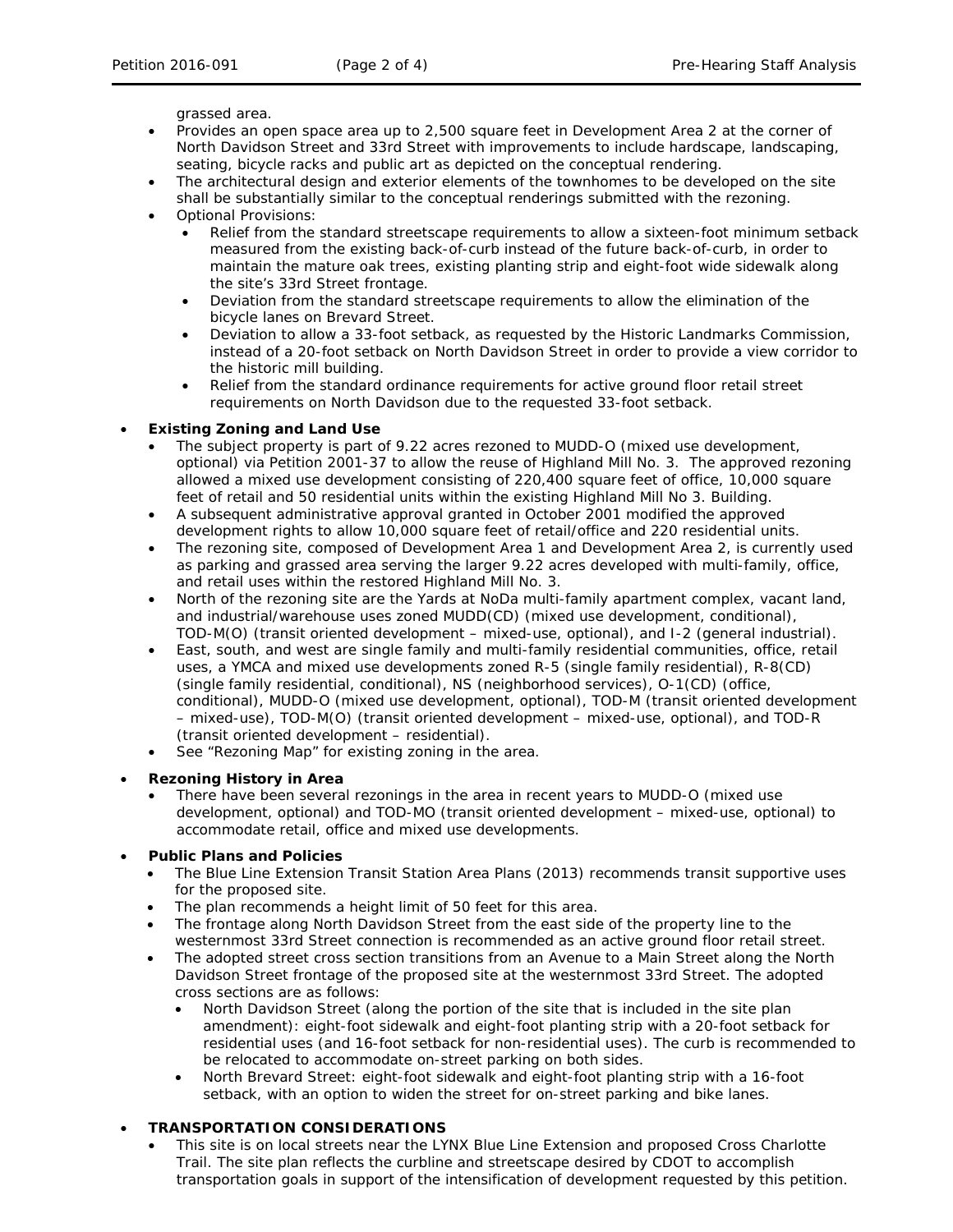- The *Blue Line Extension Transit Station Area Plan* calls for bike lanes on North Brevard Street. However, CDOT has determined that a shared use lane is adequate.
- See Outstanding Issues, Note 1.
- **Vehicle Trip Generation:** Current Zoning: 0 trips per day (based on use as a parking lot and grassed area). Proposed Zoning: 350 trips per day (based on 35 single family attached dwellings).

**DEPARTMENT COMMENTS** (see full department reports online)

- **Charlotte Area Transit System:** No issues.
- **Charlotte Department of Neighborhood & Business Services:** No issues.
- **Charlotte Fire Department:** No on-street parking is permitted on roads less than 26 feet clear width.
- **Charlotte-Mecklenburg Schools:** The development allowed under the existing zoning would generate zero students, while the development allowed under the proposed zoning will produce one student. The proposed development is not projected to increase the school utilization (without mobile classroom units) for Highland Renaissance Elementary (97%), Martin Luther King Jr. Middle (101%) and Garinger High (129%).
- **Charlotte-Mecklenburg Storm Water Services:** See Requested Technical Revisions, Notes 2 and 3.
- **Charlotte Water:** Charlotte Water has water system availability for the rezoning boundary via an existing eight-inch water distribution main located along North Davidson Street. There is also system availability via an eight-inch water distribution main located along North Brevard Street and an existing six-inch water distribution main located within the rezoning boundary along East 33rd Street. Charlotte Water has sewer system availability for the rezoning boundary via existing eightinch gravity sewer mains located along East 33rd Street and North Davidson Street. There is also system availability via existing 15-inch and eight-inch gravity sewer mains located along North Brevard Street.
- **Engineering and Property Management:** No issues.
- **Mecklenburg County Land Use and Environmental Services Agency:** No issues.
- **Mecklenburg County Parks and Recreation Department:** No issues.
- **Urban Forestry Department:** Coordinate removal of the three trees at corner of 33rd and North Davidson with Urban Forestry.

### **OUTSTANDING ISSUES**

**Transportation** 

1. Revise the site plan to show and label existing/proposed right-of-way, permanent sidewalk utility easement (SUE), back of curblines, and the existing centerline with dimensions on each public street frontage. CDOT requests dedication in fee simple of right-of-way through back of proposed sidewalk.

### **REQUESTED TECHNICAL REVISIONS**

**Infrastructure** 

- 2. Revise Note B under Optional Provisions to read as follows: "Petitioner requests a deviation from the standard ordinance requirements to allow stormwater facilities to be located below sidewalks and private drives as long as they are outside of any required setbacks and public street right-ofway."
- 3. Replace the note under Stormwater with the following: "The petitioner shall comply with the Charlotte City Council approved and adopted Post Construction Stormwater Ordinance."

### **Attachments Online at www.rezoning.org**

- Application
- Site Plan
- Locator Map
- Community Meeting Report
- Department Comments
	- Charlotte Area Transit System Review
	- Charlotte Department of Neighborhood & Business Services Review
	- Charlotte Fire Department Review